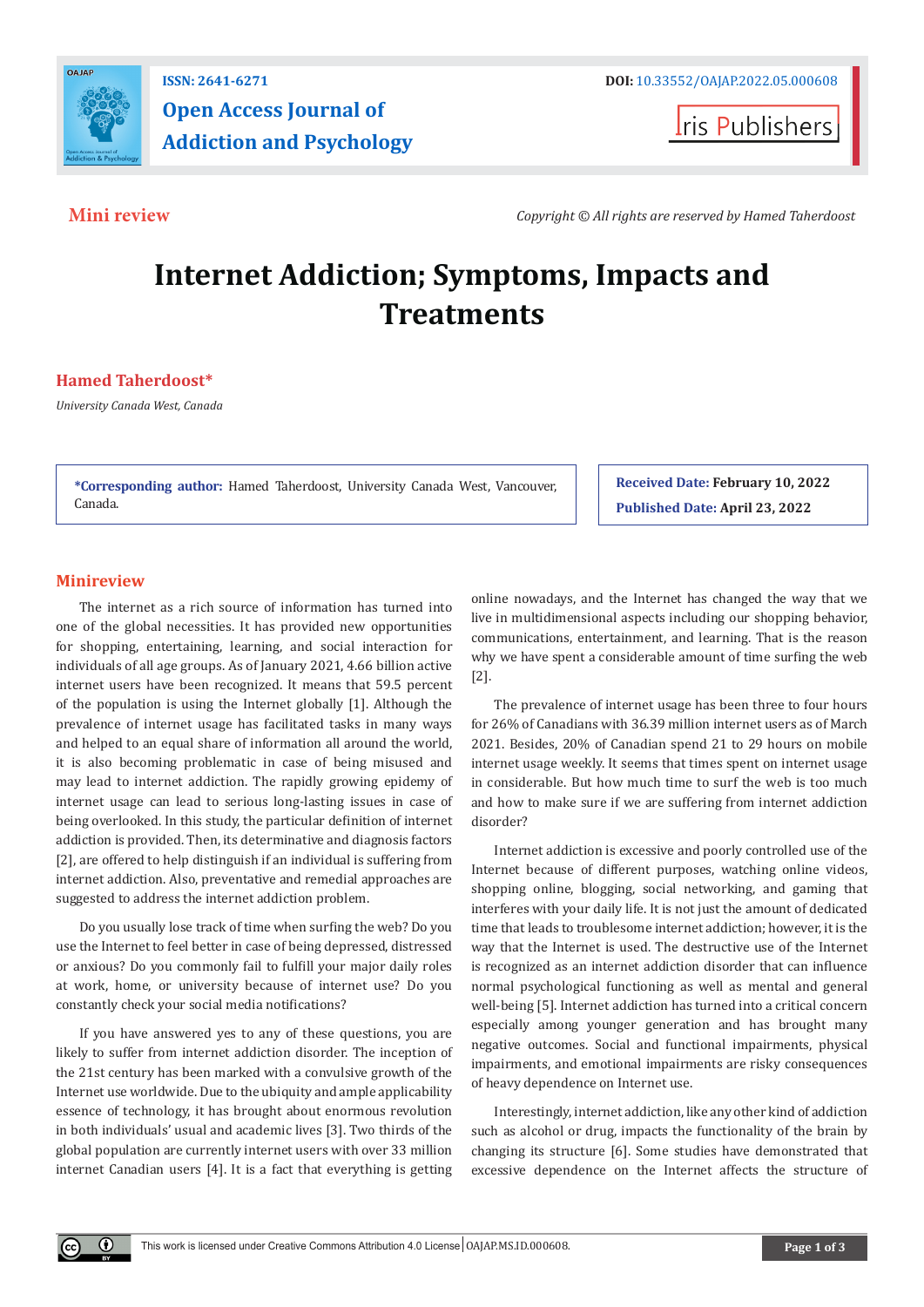the white and gray areas that is positively correlated to planning tasks, attention, and remembering. Since the region in mind that is responsible to prioritize tasks will be affected, the use of the Internet will be prioritized as the first important task to fulfill. Therefore, other daily activities that are more significant in essence may be postponed after surfing the web. Besides, internet usage activities like gaming bring along a sense of pleasure by involving a region of the brain that releases dopamine. Constant engagement with the gaming activity makes the gamer more dependent and the level of released dopamine will be significantly reduced. Therefore, gamers thrive to game more over time to satisfy their demand to gain the same level of delight [7]. This disorder even deteriorates in individuals that are prone to biological predispositions in the level of dopamine release intrinsically.

Another origin of internet addiction is the unpredictable rewards that surfing the Internet can bring along. Announcements on brand sales, social media updates, rewarding news, new posts from friends and families motivate the user to check notifications constantly since they create a never-ending sense of delight and reward. Also, people that resent depression, anxiety, shyness, or social awkwardness are more inclined to get addicted to the Internet to relieve negative emotions that they may find in realworld interpersonal interactions.

The symptoms and signs to realize if an individual is truly addicted to the Internet are both physical and psychological. Psychological symptoms include depression, anxiety, loneliness, isolation, fear, procrastination, and boredom with daily tasks [5]. Physical symptoms of high dependence on internet usage are abnormal headaches, backache, carpal tunnel syndrome, neck pain, sleep disturbances, vision difficulties, and weight gain. These symptoms affect individuals' personal life, work life, and personal relationships [8].

To diagnose internet addiction disorder, studies have designed mental tests to assess presence of the following criteria:

- Being excessively occupied with thinking about using internet;
- Using internet and logging in account many times to satisfy;
- Failure to cut excessive internet usage for several time;
- Feeling depressed, isolated and anxious while trying to stop internet usage;
- Staying online for considerable amounts of time;
- Losing a real-life opportunity in career, relationship or education because of the Internet;
- Avoiding to tell the accurate amount of internet usage honestly when asked by others;
- Using internet to relieve real-life challenges;

After recognizing the symptoms and finding some criteria that reveal internet addiction through a testing questionnaire, it is essential to consider measures for treatment seriously [9]. The truth is that the Internet has provided an opportunity to hide individuals' deficiencies in real life by wearing a beautiful mask and doing activities that are impossible to do in person. This becomes even more appealing since it is not accompanied by any accountability or responsibility since the connections will be lost as soon as pressing the internet connection button on your device [10]. That is the reason why most people escape to accept if they are affected by the disorder and proceed with self-corrective behaviors that include managing time to get online and installing software to alarm and control internet usage [11]. In addition to self-corrective behaviors, medications are also effective to treat internet addiction disorder contemporary to treating underlying depression and anxiety [12]. Treating depression and anxiety and trying to spend more time engaging in physical activities make a profound impact to decrease the level of a tendency to use the Internet for long hours.

All in all, hitting upon internet addiction requires attention in all institutions. It is recommended to hold thorough multimodal programs to enhance general awareness with regard to the detrimental state of internet addiction. Such programs should tap on matters pertinent to lifestyle, time management skills, and social bolstering; further, preventive roles in detecting addiction in individuals at danger before getting pathological are required.

#### **Acknowledgement**

None.

#### **Conflict of Interest**

Author declare no conflict of interest.

#### **References**

- 1. [CIRA \(2021\) Average hours per day spent using the internet according](https://www-statista-com.ezproxy.myucwest.ca/statistics/474772/canada-daily-time-per-capita-internet/) [to online users in Canada. Statista.](https://www-statista-com.ezproxy.myucwest.ca/statistics/474772/canada-daily-time-per-capita-internet/)
- 2. [Poorolajal J, Ahmadpoor J, Mohammadi Y, Soltanian AR, Asghari SZ, et al.](https://pubmed.ncbi.nlm.nih.gov/31508341/) [\(2019\) Prevalence of problematic internet use disorder and associated](https://pubmed.ncbi.nlm.nih.gov/31508341/) [risk factors and complications among Iranian university students: a](https://pubmed.ncbi.nlm.nih.gov/31508341/) [national survey. Health Promot Perspect 9\(3\): 207-213.](https://pubmed.ncbi.nlm.nih.gov/31508341/)
- 3. [Bozkurt H, Özer S, Şahin S, Sönmezgöz E \(2017\) Internet use patterns](https://pubmed.ncbi.nlm.nih.gov/28371539/) [and Internet addiction in children and adolescents with obesity. Pediatr](https://pubmed.ncbi.nlm.nih.gov/28371539/) [Obes 13\(5\): 301-306.](https://pubmed.ncbi.nlm.nih.gov/28371539/)
- 4. [Johnson J \(2021\) Global Digital Population 2019. Statista.](https://www.statista.com/statistics/617136/digital-population-worldwide/)
- 5. [Demir G, Arslan S, Kocoglu-Tanyer D \(2020\) Daytime Sleepiness in](https://pubmed.ncbi.nlm.nih.gov/32868608/) [University Students and Internet Addiction as the Determinant. J Addict](https://pubmed.ncbi.nlm.nih.gov/32868608/) [Nurs 31\(3\): 153-160.](https://pubmed.ncbi.nlm.nih.gov/32868608/)
- 6. [Saldanha D, Chaudhari B, Menon P, Tewari A, Bhattacharya L \(2015\)](https://pubmed.ncbi.nlm.nih.gov/27212820/) [Internet addiction and its determinants among medical students. Ind](https://pubmed.ncbi.nlm.nih.gov/27212820/) [Psychiatry J 24\(2\): 158-162.](https://pubmed.ncbi.nlm.nih.gov/27212820/)
- 7. [Subramaniam M \(2014\) Re-thinking internet gaming: from recreation to](https://pubmed.ncbi.nlm.nih.gov/25103096/) [addiction. Addiction 109\(9\): 1407-1408.](https://pubmed.ncbi.nlm.nih.gov/25103096/)
- 8. Samantray S (201) Internet Addiction and Relationships: The Psychology behind It. MOJ Addiction Medicine & Therapy, 3(1): 11-13.
- 9. [Lortie CL, Guitton MJ \(2013\) Internet addiction assessment tools:](https://pubmed.ncbi.nlm.nih.gov/23651255/) [dimensional structure and methodological status. Addiction 108\(7\):](https://pubmed.ncbi.nlm.nih.gov/23651255/) [1207-1216.](https://pubmed.ncbi.nlm.nih.gov/23651255/)
- 10. [Wu CY, Lee MB, Liao SC, Chang LR \(2015\) Risk Factors of Internet](https://pubmed.ncbi.nlm.nih.gov/26462196/) [Addiction among Internet Users: An Online Questionnaire Survey. PLoS](https://pubmed.ncbi.nlm.nih.gov/26462196/) [One 10\(10\): e0137506.](https://pubmed.ncbi.nlm.nih.gov/26462196/)